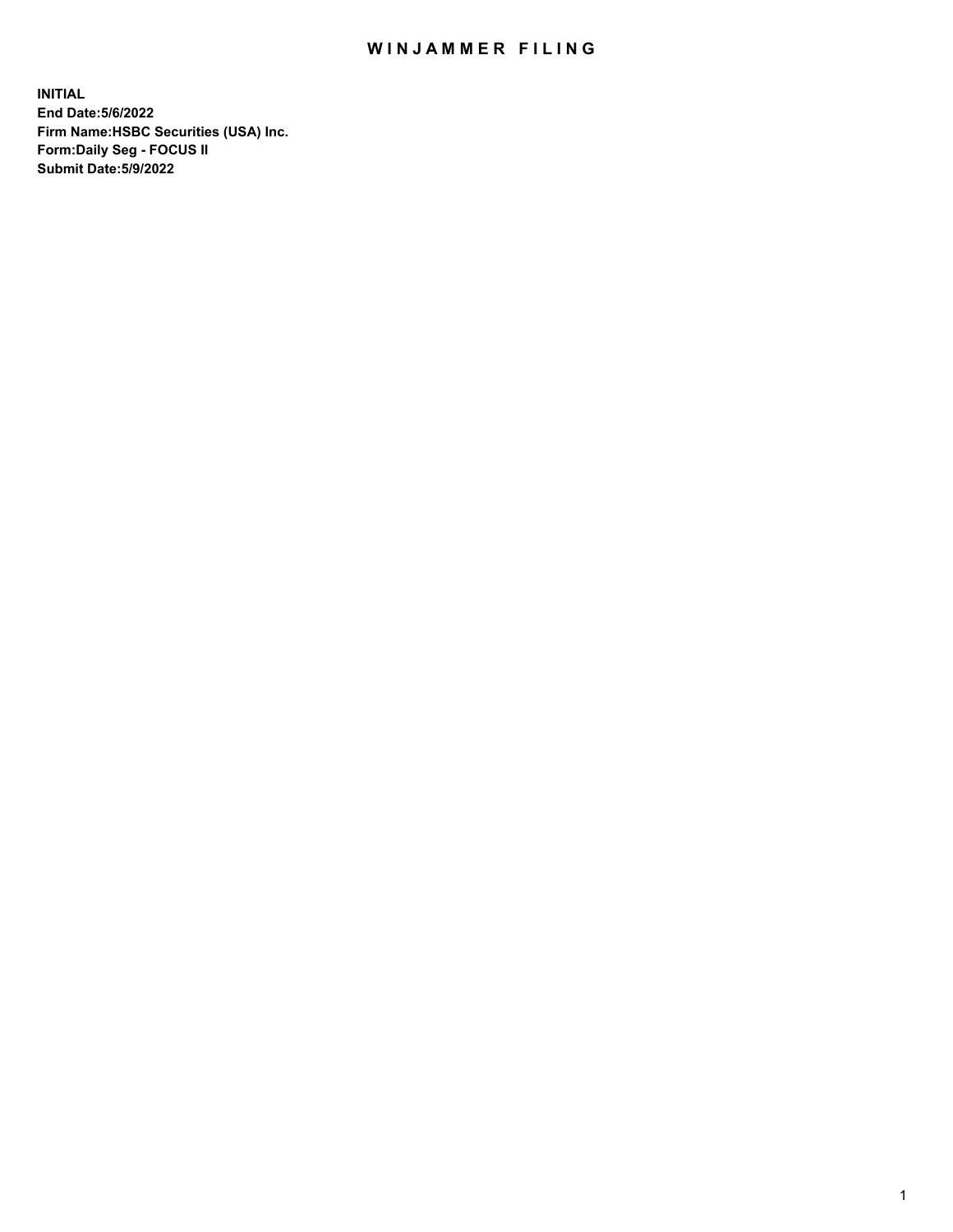**INITIAL End Date:5/6/2022 Firm Name:HSBC Securities (USA) Inc. Form:Daily Seg - FOCUS II Submit Date:5/9/2022 Daily Segregation - Cover Page**

| Name of Company                                                                                                                                                                                                                                                                                                               | <b>HSBC Securities (USA) Inc.</b>                          |
|-------------------------------------------------------------------------------------------------------------------------------------------------------------------------------------------------------------------------------------------------------------------------------------------------------------------------------|------------------------------------------------------------|
| <b>Contact Name</b>                                                                                                                                                                                                                                                                                                           | <b>Michael Vacca</b>                                       |
| <b>Contact Phone Number</b>                                                                                                                                                                                                                                                                                                   | 212-525-7951                                               |
| <b>Contact Email Address</b>                                                                                                                                                                                                                                                                                                  | michael.vacca@us.hsbc.com                                  |
| FCM's Customer Segregated Funds Residual Interest Target (choose one):<br>a. Minimum dollar amount: ; or<br>b. Minimum percentage of customer segregated funds required:%; or<br>c. Dollar amount range between: and; or<br>d. Percentage range of customer segregated funds required between:% and%.                         | 132,000,000<br><u>0</u><br>0 <sub>0</sub><br>00            |
| FCM's Customer Secured Amount Funds Residual Interest Target (choose one):<br>a. Minimum dollar amount: ; or<br>b. Minimum percentage of customer secured funds required:%; or<br>c. Dollar amount range between: and; or<br>d. Percentage range of customer secured funds required between: % and %.                         | 15,000,000<br><u>0</u><br>0 <sub>0</sub><br>0 <sub>0</sub> |
| FCM's Cleared Swaps Customer Collateral Residual Interest Target (choose one):<br>a. Minimum dollar amount: ; or<br>b. Minimum percentage of cleared swaps customer collateral required:%; or<br>c. Dollar amount range between: and; or<br>d. Percentage range of cleared swaps customer collateral required between:% and%. | 83,000,000<br><u>0</u><br><u>00</u><br>00                  |

Attach supporting documents CH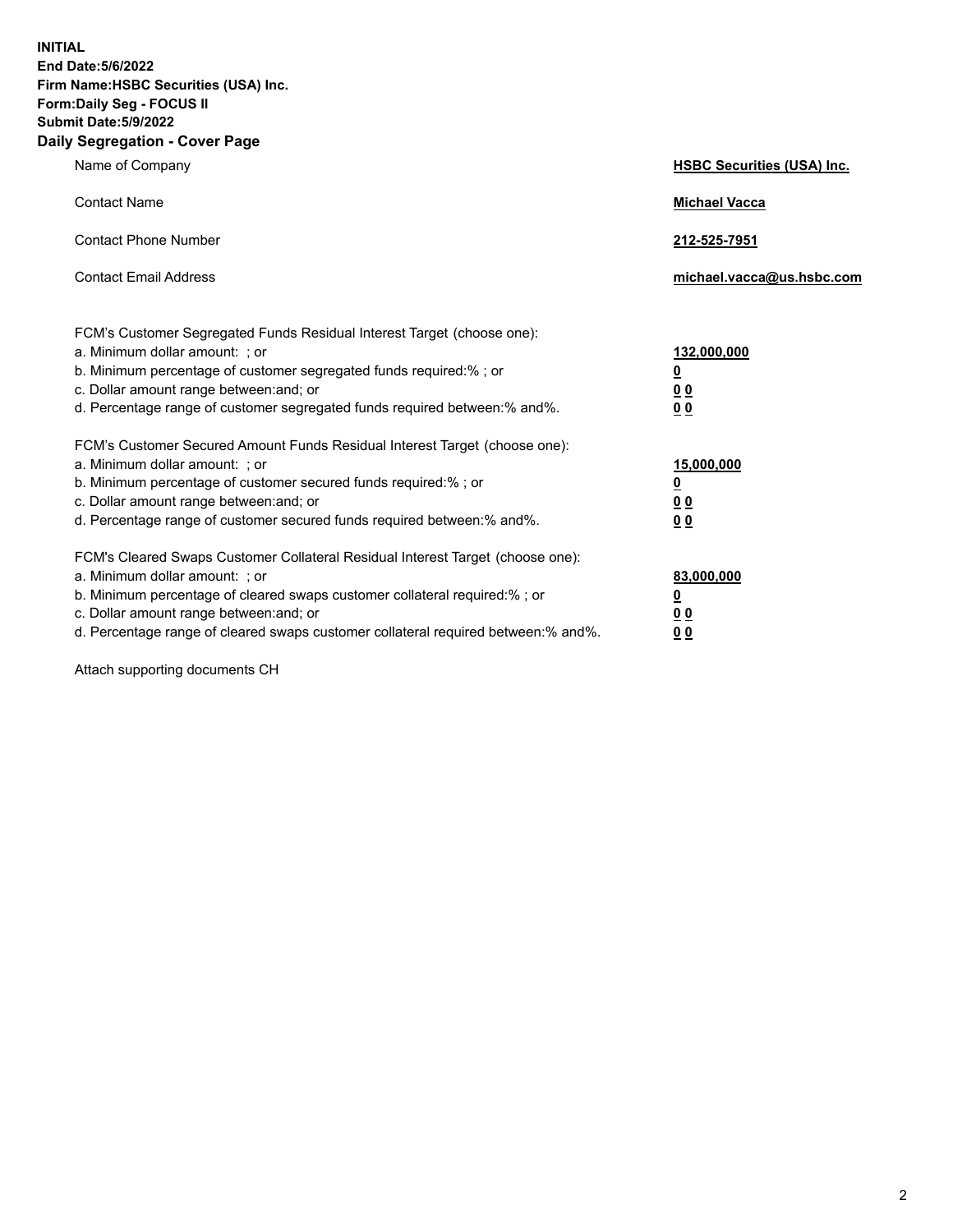**INITIAL End Date:5/6/2022 Firm Name:HSBC Securities (USA) Inc. Form:Daily Seg - FOCUS II Submit Date:5/9/2022 Daily Segregation - Secured Amounts** Foreign Futures and Foreign Options Secured Amounts Amount required to be set aside pursuant to law, rule or regulation of a foreign government or a rule of a self-regulatory organization authorized thereunder **0** [7305] 1. Net ledger balance - Foreign Futures and Foreign Option Trading - All Customers A. Cash **133,312,352** [7315] B. Securities (at market) **43,983,995** [7317] 2. Net unrealized profit (loss) in open futures contracts traded on a foreign board of trade **-31,052,511** [7325] 3. Exchange traded options a. Market value of open option contracts purchased on a foreign board of trade **0** [7335] b. Market value of open contracts granted (sold) on a foreign board of trade **0** [7337] 4. Net equity (deficit) (add lines 1. 2. and 3.) **146,243,836** [7345] 5. Account liquidating to a deficit and account with a debit balances - gross amount **2,948,761** [7351] Less: amount offset by customer owned securities **-2,942,123** [7352] **6,638** [7354] 6. Amount required to be set aside as the secured amount - Net Liquidating Equity Method (add lines 4 and 5) **146,250,474** [7355] 7. Greater of amount required to be set aside pursuant to foreign jurisdiction (above) or line 6. **146,250,474** [7360] FUNDS DEPOSITED IN SEPARATE REGULATION 30.7 ACCOUNTS 1. Cash in banks A. Banks located in the United States **4,943,568** [7500] B. Other banks qualified under Regulation 30.7 **0** [7520] **4,943,568** [7530] 2. Securities A. In safekeeping with banks located in the United States **43,983,995** [7540] B. In safekeeping with other banks qualified under Regulation 30.7 **0** [7560] **43,983,995** [7570] 3. Equities with registered futures commission merchants A. Cash **0** [7580] B. Securities **0** [7590] C. Unrealized gain (loss) on open futures contracts **0** [7600] D. Value of long option contracts **0** [7610] E. Value of short option contracts **0** [7615] **0** [7620] 4. Amounts held by clearing organizations of foreign boards of trade A. Cash **0** [7640] B. Securities **0** [7650] C. Amount due to (from) clearing organization - daily variation **0** [7660] D. Value of long option contracts **0** [7670] E. Value of short option contracts **0** [7675] **0** [7680] 5. Amounts held by members of foreign boards of trade A. Cash **157,949,363** [7700] B. Securities **0** [7710] C. Unrealized gain (loss) on open futures contracts **-31,052,511** [7720] D. Value of long option contracts **0** [7730] E. Value of short option contracts **0** [7735] **126,896,852** [7740] 6. Amounts with other depositories designated by a foreign board of trade **0** [7760] 7. Segregated funds on hand **0** [7765] 8. Total funds in separate section 30.7 accounts **175,824,415** [7770] 9. Excess (deficiency) Set Aside for Secured Amount (subtract line 7 Secured Statement Page 1 from Line 8) **29,573,941** [7380] 10. Management Target Amount for Excess funds in separate section 30.7 accounts **15,000,000** [7780] 11. Excess (deficiency) funds in separate 30.7 accounts over (under) Management Target **14,573,941** [7785]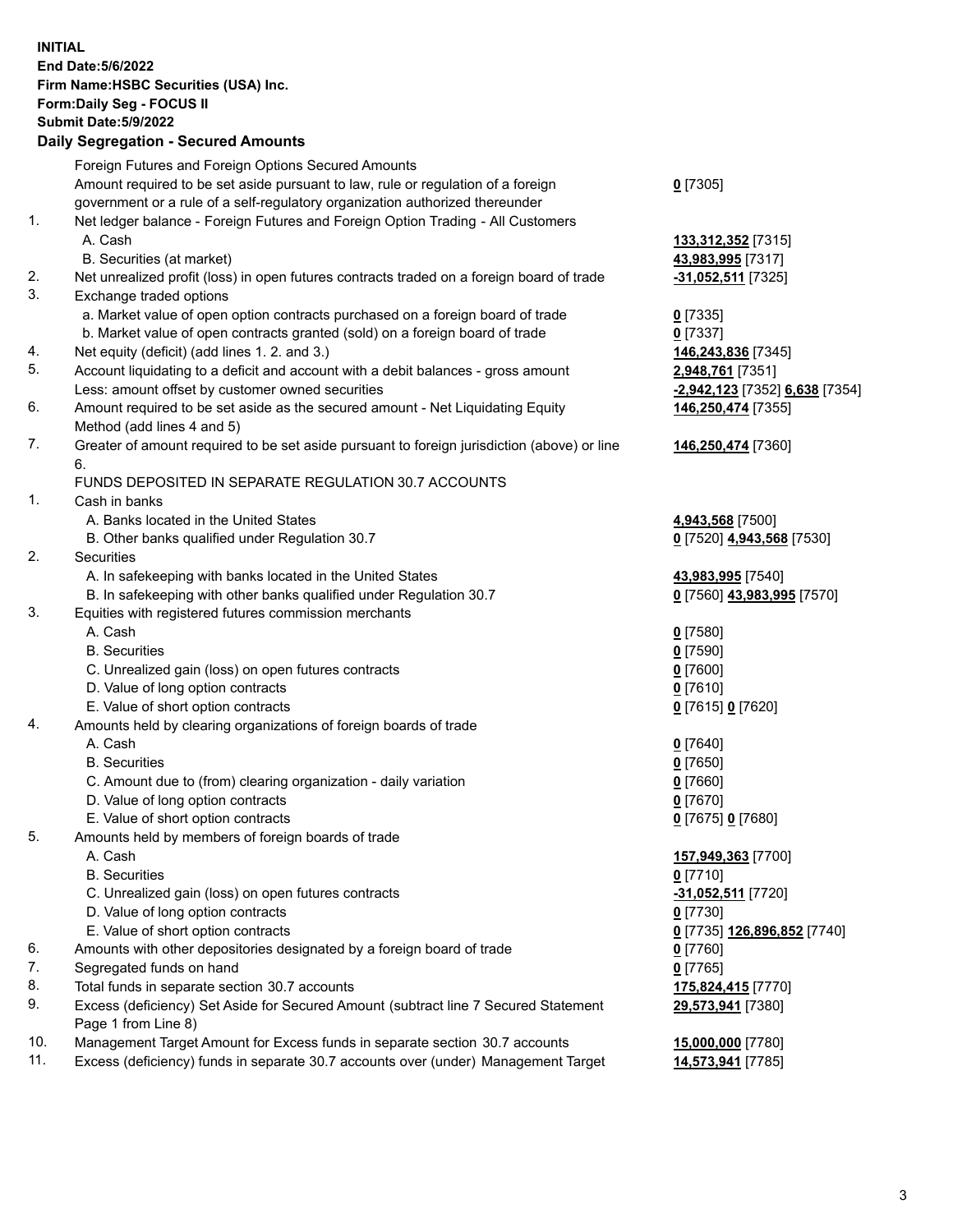| <b>INITIAL</b> | End Date: 5/6/2022<br>Firm Name: HSBC Securities (USA) Inc.<br>Form: Daily Seg - FOCUS II<br>Submit Date: 5/9/2022<br>Daily Segregation - Segregation Statement |                                          |
|----------------|-----------------------------------------------------------------------------------------------------------------------------------------------------------------|------------------------------------------|
|                | SEGREGATION REQUIREMENTS(Section 4d(2) of the CEAct)                                                                                                            |                                          |
| 1.             | Net ledger balance                                                                                                                                              |                                          |
|                | A. Cash                                                                                                                                                         | 3,989,447,432 [7010]                     |
|                | B. Securities (at market)                                                                                                                                       | 1,133,206,820 [7020]                     |
| 2.             | Net unrealized profit (loss) in open futures contracts traded on a contract market                                                                              | -1,874,691,989 [7030]                    |
| 3.             | Exchange traded options                                                                                                                                         |                                          |
|                | A. Add market value of open option contracts purchased on a contract market                                                                                     | 5,318,669,928 [7032]                     |
|                | B. Deduct market value of open option contracts granted (sold) on a contract market                                                                             | -1,067,074,226 [7033]                    |
| 4.<br>5.       | Net equity (deficit) (add lines 1, 2 and 3)                                                                                                                     | 7,499,557,965 [7040]                     |
|                | Accounts liquidating to a deficit and accounts with<br>debit balances - gross amount                                                                            | 38,900,730 [7045]                        |
|                | Less: amount offset by customer securities                                                                                                                      | -38,900,730 [7047] 0 [7050]              |
| 6.             | Amount required to be segregated (add lines 4 and 5)                                                                                                            | 7,499,557,965 [7060]                     |
|                | FUNDS IN SEGREGATED ACCOUNTS                                                                                                                                    |                                          |
| 7.             | Deposited in segregated funds bank accounts                                                                                                                     |                                          |
|                | A. Cash                                                                                                                                                         | 10,137,600 [7070]                        |
|                | B. Securities representing investments of customers' funds (at market)                                                                                          | $0$ [7080]                               |
|                | C. Securities held for particular customers or option customers in lieu of cash (at                                                                             | 278,013,976 [7090]                       |
|                | market)                                                                                                                                                         |                                          |
| 8.             | Margins on deposit with derivatives clearing organizations of contract markets                                                                                  |                                          |
|                | A. Cash                                                                                                                                                         | 1,876,341,088 [7100]                     |
|                | B. Securities representing investments of customers' funds (at market)                                                                                          | 372,967,838 [7110]                       |
|                | C. Securities held for particular customers or option customers in lieu of cash (at                                                                             | 796,373,614 [7120]                       |
|                | market)                                                                                                                                                         |                                          |
| 9.             | Net settlement from (to) derivatives clearing organizations of contract markets                                                                                 | -541,407 <sup>[7130]</sup>               |
| 10.            | Exchange traded options                                                                                                                                         |                                          |
|                | A. Value of open long option contracts                                                                                                                          | 5,318,669,928 [7132]                     |
|                | B. Value of open short option contracts                                                                                                                         | -1,067,074,226 [7133]                    |
| 11.            | Net equities with other FCMs                                                                                                                                    |                                          |
|                | A. Net liquidating equity                                                                                                                                       | 315,788 [7140]                           |
|                | B. Securities representing investments of customers' funds (at market)                                                                                          | $0$ [7160]                               |
|                | C. Securities held for particular customers or option customers in lieu of cash (at                                                                             | 22,347,656 [7170]                        |
|                | market)                                                                                                                                                         |                                          |
| 12.<br>13.     | Segregated funds on hand<br>Total amount in segregation (add lines 7 through 12)                                                                                | 36,471,574 [7150]                        |
| 14.            | Excess (deficiency) funds in segregation (subtract line 6 from line 13)                                                                                         | 7,644,023,429 [7180]                     |
| 15.            | Management Target Amount for Excess funds in segregation                                                                                                        | 144,465,464 [7190]<br>132,000,000 [7194] |
| 16.            | Excess (deficiency) funds in segregation over (under) Management Target Amount                                                                                  | 12,465,464 [7198]                        |
|                | <b>Excess</b>                                                                                                                                                   |                                          |
|                |                                                                                                                                                                 |                                          |